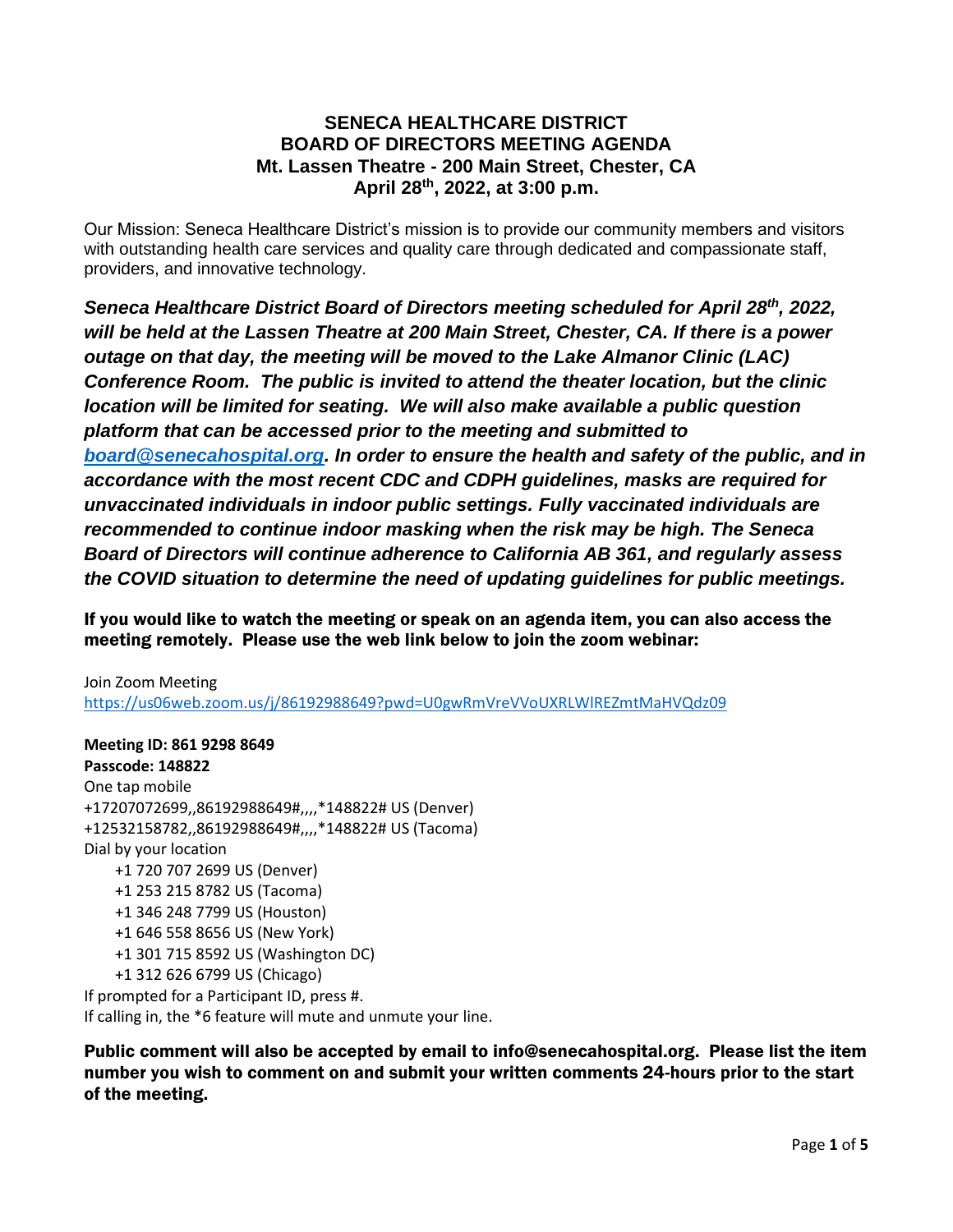**Closed Session Announcement.** The Board will meet in closed session pursuant to: Government Code §54956.9(d)(1) – Conference with Legal Counsel-Existing Litigation Health and Safety Code §32106 – Report Involving Trade Secrets. Discussion will concern proposed new facility. Compliance Reports – Submitted by: Charlene Almocera, RHIA

- **1) Call to Order.** President Jerri Nielsen will call the Regular Board meeting to order.
- **2) Board Members Roll Call.** The President will note Board Members present/absent.
- **3) Pledge of Allegiance.**
- **4) Public Comment(s) Period.** This is an opportunity for public attendees to address The Board regarding items which are not on the agenda. Please state your name for the record. Comments are limited to three (3) minutes. Written comments should be submitted to the Board Clerk 24-hours prior to the meeting to allow for distribution. Under Government Code Section 54954.2 – Brown Act, The Board cannot act on any item that is not listed on the agenda. The Board Chair may choose to acknowledge the comment. When appropriate, The Board Chair may briefly answer a question; refer the matter to staff; or move to set the item for discussion at a future meeting.
- **5) Board Responds to Public Comment(s).**

#### *Agenda - Items Requiring Action:*

#### **6) Approval of Board Meeting Minutes. Tab A**

The Board will review for approval, the Minutes of the March 31<sup>st</sup>, 2022, Board Meeting. Submitted by: Deborah Housen, Executive Assistant, to the CEO, CNO, Board Clerk.

#### **7) Medical Staff Report.**

Requesting Board approval, Chief of Staff, Dr. Dana Ware submitted the following items approved at the April 12<sup>th</sup>, 2022, Medical Staff Meeting:

#### **a.) Initial Appointment of Medical Staff:**

- Jack Lane DO 1 year provisional 4/4/2022 to 4/4/2023 ER Locum
- Mahmood Hossain Initial 60 days 4/12/2022 to 6/12/2022Tele-Psychiatrist
- Craig Lum DO 1 year provisional 2/28/2022 to 2/28/2023 Wound Care
- Timothy Jolis MD 1 year provisional 5/8/2022 to 5/8/2023 ER Locum

#### **b.) Reappointment Medical Staff:**

- Viken Manjikian MD 5/31/2022 to 5/31/2024 VRAD
- Steven Ciabattoni MD 5/31/2022 to 5/31/2024 VRAD
- Michael Allen MD 5/31/2022 to 5/31/2024 VRAD
- Thomas Fiorito MD 5/31/2022 to 5/31/2024 VRAD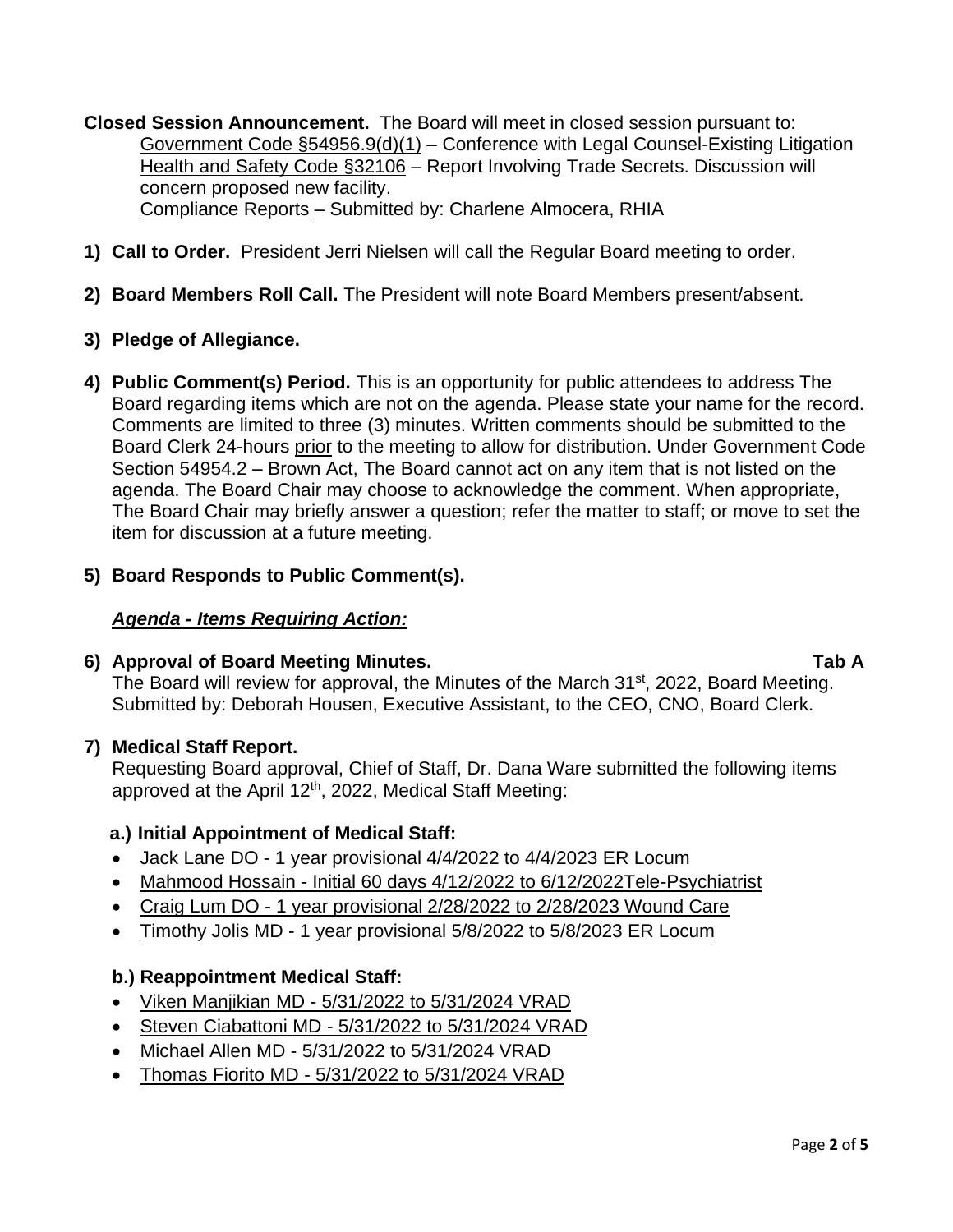# **c.) Initial Allied Health Practitioner(s):** None

# **d.) Reappointment Allied Health Practitioner(s):** None

### **8) Policies and Procedures. Tab B**

Submitted for Board approval. Discussed and approved at the Policy and Procedure Committee Meeting on 04/11/2022.

- 1. **FIN-015.001** Bad Debt **NEW**
- 2. **HR-001.002** General Dress **Tracked Changes**
- 3. **HR-008.001** Nondiscrimination and Anti-Harassment **REVISED**
- 4. **HR-009.003** Performance Evaluations **Tracked Changes**
- 5. **HR-012.001** Hiring Process **Tracked Changes**
- 6. **HR-023.002** Holidays **Tracked Changes**
- 7. **HR-025.003** Time Clock and Time Reporting **Tracked Changes**
- 8. **HR-027.001** Attendance **Tracked Changes**
- 9. **HR-030.001** Employee Salary Advance **Tracked Changes**
- 10.**HR-032.001** COVID 19 Vaccine Mandate **NEW**
- 11.**HR-033.001** Employee of the Month **NEW**

## **9) Building Rx**. **Tab C**

For Discussion and Approval - Presented by: Shawn McKenzie, CEO and Donna Huntingdale, President, Building Rx.

- **1) CEQA/NEPA Consultant – Sequoia Ecological Consulting Proposal**
- **2) Project Management – Building Rx**
	- **a. Existing/Executed T&M/NTE agreement for reference**
	- **b. Proposed Service Amendment to existing T&M/NTE agreement to cover billing through 4/30/2022**
	- **c. Proposal for all remaining Project Management through completion of the project, based on scope and schedule as defined/attached. Milestones have been identified, inclusive of the November election.**

# **10)SHD House Purchase – First Street, Chester, CA**

For Discussion and Approval - NTE dollar amount for purchase. Presented by Shawn McKenzie, CEO.

# **11) February 2022 & March 2022 Financial Reports. Tab D**

For Discussion and Approval - Financial Reports for the months of February and March of 2022. Submitted by Steve Boline, CFO.

# *Agenda items – Information only:*

#### **12) Healthcare Resource Group (HRG). Tab E**

Steve Boline, CFO, will present the HRG's March 2022 Summary Report.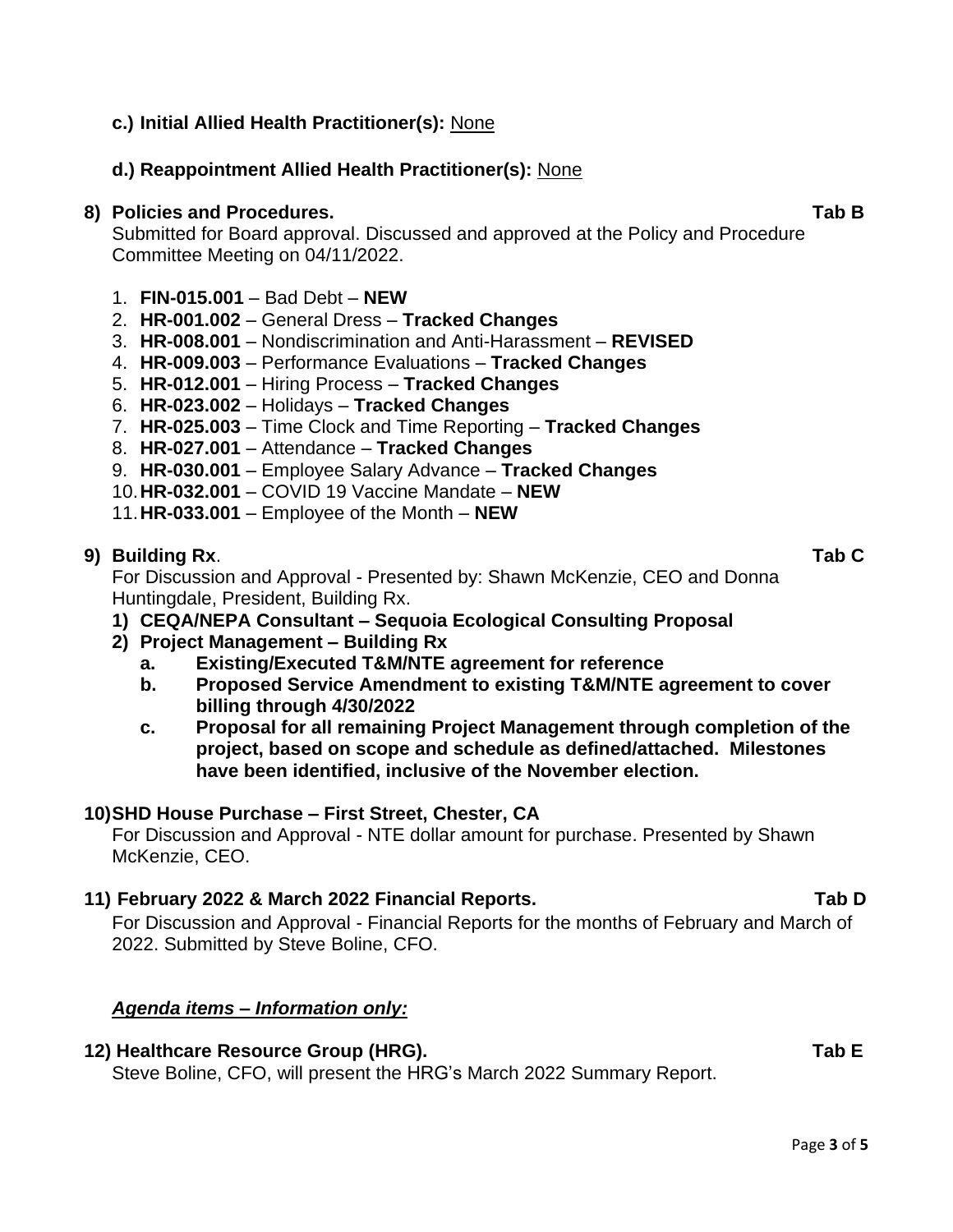| 13) Strategic Planning Committee and New Hospital Planning Update.<br>Information Update/Discussion - Donna Huntingdale, President, Building Rx.<br>1) New CAH Board Updates plus attachment indicating cash-on-hand needs for Q4<br>FYE 2022 (please confirm with Shawn if this cash-on-hand info needs to be<br>moved to "For Board Approval" Section)<br>2) New CAH floor plans as reviewed by end-users on 4/7 & 4/8 | Tab F |
|--------------------------------------------------------------------------------------------------------------------------------------------------------------------------------------------------------------------------------------------------------------------------------------------------------------------------------------------------------------------------------------------------------------------------|-------|
| 14) CEO Report.<br>Presented by: Shawn McKenzie, CEO                                                                                                                                                                                                                                                                                                                                                                     | Tab G |
| 15) CNO Report.<br>Presented by: Judith Cline, CNO                                                                                                                                                                                                                                                                                                                                                                       | Tab H |
| 16) Clinic Report.<br>Presented by: Johnathan Owens, Clinic Operations Director                                                                                                                                                                                                                                                                                                                                          | Tab I |
| 17) Departmental Documents/Reports.<br>A) Compliance - Charlene Almocera, HIM Director - Report submitted.<br>B) IT/Clinical Informatics - TK Trumpf, IT Director - Report submitted.<br>C) Human Resources - Jennie Mathews, HR Director - Report submitted.<br>D) Marketing/PR - Chelssa Outland, PR Manager - Report submitted.                                                                                       | Tab J |
| 18) AB-361 Brown Act Amendment.                                                                                                                                                                                                                                                                                                                                                                                          |       |

The Board, CEO, Shawn McKenzie and the Infection Prevention Manager, Stefanie White, will discuss the Brown Act Amendment, and the continuation of virtual public meetings.

# **19) Board Members Retreat – Highlands Ranch Resort. Tab K**

(Continued Discussion)- Confirmation of Date and Format.

# **20) Board Members - Requested Topic for Further Discussion.**

**1. Committee** Discussion – Requested by: Jerri Nielsen, President

# **21) Closed Session.** The Board will adjourn to Closed Session, as noted above.

**22) Report on Closed Session.** The Board President will report on any actions taken.

# **23) Next Regular Meeting.**

- **Date:** May 26<sup>th</sup>, 2022
- **Time:** 3:00 p.m.
- **Location:** Lassen Theatre or via Zoom